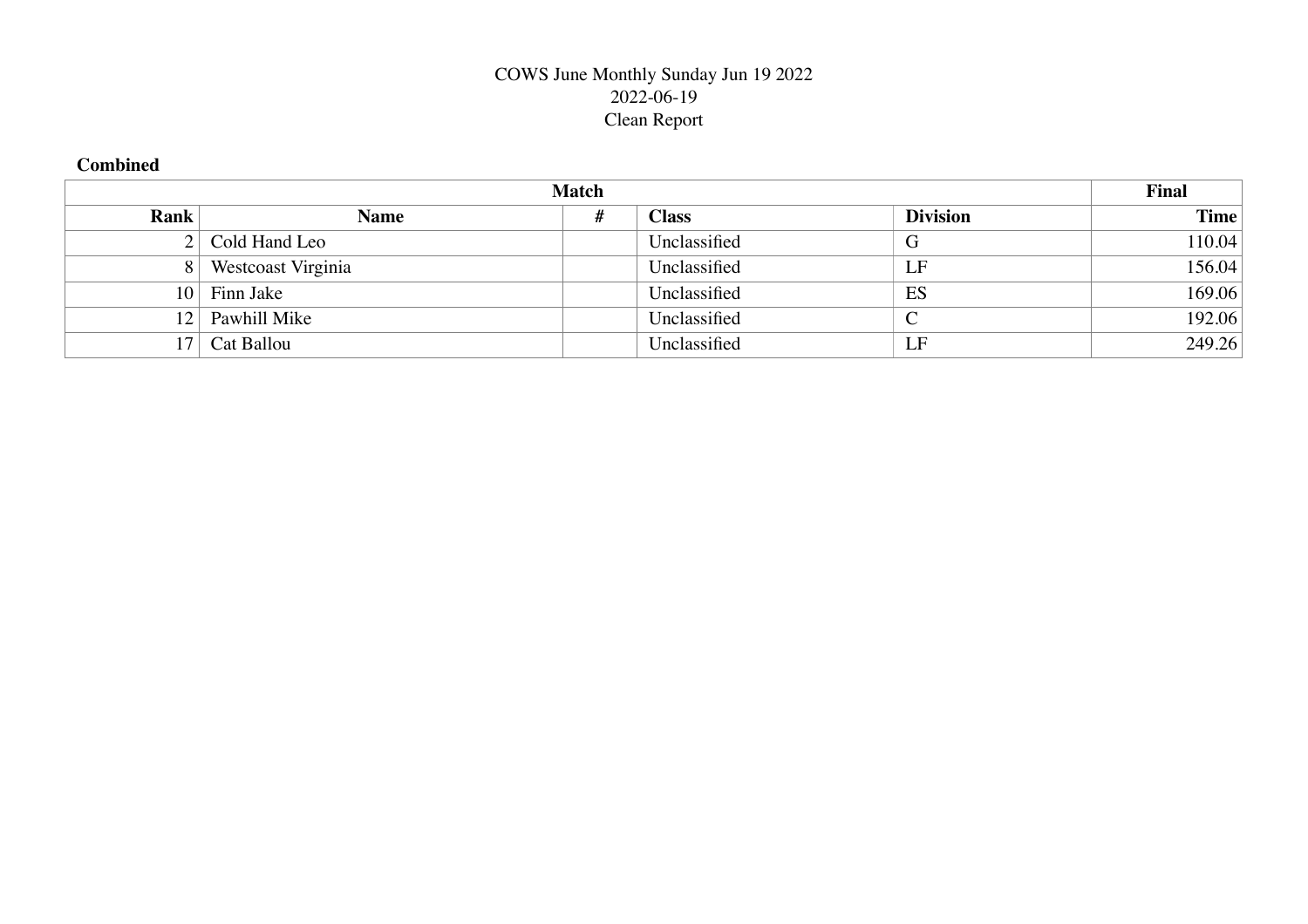### COWS June Monthly Sunday Jun 19 2022 2022-06-19 Match Results - By Division

| Cowbov      |                    |              |                 |             |       |   |         |   |       |      |       |         |      |   |       |      |       |   |         |   |                  |      |       |         |       |   |                  |      |
|-------------|--------------------|--------------|-----------------|-------------|-------|---|---------|---|-------|------|-------|---------|------|---|-------|------|-------|---|---------|---|------------------|------|-------|---------|-------|---|------------------|------|
|             | Match              |              | Final           |             |       |   | Stage 1 |   |       |      |       | Stage 2 |      |   |       |      |       |   | Stage 3 |   |                  |      |       | Stage 4 |       |   |                  |      |
| <b>Rank</b> | Name               | <b>Class</b> | <b>Division</b> | <b>Time</b> | Raw   | M | D       | в | Fin.  | Rank | Raw   | M       | D    | B | Fin   | Rank | Raw   | М | D       | B | Fin <sub>1</sub> | Rank | Raw   | M       | D     | B | Fin <sub>1</sub> | Rank |
|             | Dead Eye Andersson | Unclassified |                 | 155.70      | 38.00 |   |         |   | 38.00 |      | 38.26 |         | 5.00 |   | 43.26 |      | 36.79 |   |         |   | 36.79            |      | 37.65 |         |       |   | 37.65            |      |
|             | Pawhill Mike       | Unclassified |                 | 192.06      | 46.50 |   |         |   | 46.50 |      | 62.21 |         |      |   | 62.21 |      | 38.73 |   |         |   | 38.73            |      | 44.62 |         |       |   | 44.62            |      |
|             | Blueberry          | Unclassified |                 | 199.75      | 47.33 |   | 5.00    |   | 52.33 |      | 37.57 |         |      |   | 37.57 |      | 49.74 |   | 5.00    |   | 54.74            |      | 45.11 |         | 10.00 |   | 55.11            |      |
|             | Montana Bill       | Unclassified |                 | 199.94      | 58.62 |   | 5.00    |   | 63.62 |      | 45.30 |         | 5.00 |   | 50.30 |      | 42.20 |   |         |   | 42.20            |      | 43.82 |         |       |   | 43.82            |      |

### **Duelist**

|      | Match                |              | Final          |        |       |          | Stage 1      |   |                     |      |     |       | Stage 4 |   |                   |      | Stage:  |       |   |                     |      |       | <b>Stage</b>      |   |       |      |
|------|----------------------|--------------|----------------|--------|-------|----------|--------------|---|---------------------|------|-----|-------|---------|---|-------------------|------|---------|-------|---|---------------------|------|-------|-------------------|---|-------|------|
| Rank | Name                 | <b>Class</b> | <b>Divisio</b> | Time   | Raw   | <b>B</b> | $\mathbf{r}$ | B | $\mathbf{r}$<br>a m | Rank | Raw | W.    | n       | B | $\mathbf{r}$<br>. | Rank | Raw     |       | В | $\mathbf{H}$<br>Fın | Rank | Raw   | <b>B</b> <i>A</i> | B | Fin   | Rank |
|      | Jim Duncan<br>Marsha | Unclassified |                | 275.04 | 56.98 |          |              |   | 56.98               |      |     | 74.31 |         |   | 74.31             |      | $- - -$ | 10.00 |   | 87.76               |      | 55.99 |                   |   | 55.99 |      |

#### **Elder Statesman**

|      | Match     | Final        |                 |                |           | Stage 1 |              |   |       |             | Stage 2 |  |   |                       |      | Stage. |                   |   |       | <b>Stage</b> |       |  |   |       |      |
|------|-----------|--------------|-----------------|----------------|-----------|---------|--------------|---|-------|-------------|---------|--|---|-----------------------|------|--------|-------------------|---|-------|--------------|-------|--|---|-------|------|
| Rank | Name      | <b>Class</b> | <b>Division</b> | rane.<br>l'ime | Raw       | М       | <sup>n</sup> | B | Fin   | <b>Rank</b> | Raw     |  | B | $\mathbf{r}$<br>l' In | Rank | Raw    | <b>B</b> <i>B</i> | B | Fin   | Rank         | Raw   |  | B | Fin   | Rank |
|      | Finn Jake | Unclassified |                 | 169.06         | $54.47 +$ |         |              |   | 54.47 |             | 36.08   |  |   | 36.08                 |      | 39.98  |                   |   | 39.98 |              | 38.53 |  |   | 38.53 |      |

### **Forty-Niner**

|      | Match          |  |              |                 |        |      |              |   |       | Stage 1 |       |             |     |       | Stage 2 |   |       |      |       | Stage 3 |       |             |       | Stage 4 |          |      |
|------|----------------|--|--------------|-----------------|--------|------|--------------|---|-------|---------|-------|-------------|-----|-------|---------|---|-------|------|-------|---------|-------|-------------|-------|---------|----------|------|
| Rank | Name           |  | <b>Class</b> | <b>Division</b> |        | Time | Raw          | M | D     | B       | Fin   | <b>Rank</b> | Raw |       |         | В | Fin   | Rank | Raw   | B       | Fin   | <b>Rank</b> | Raw   |         | Fin<br>B | Rank |
|      | John Parker    |  | Unclassified | FN              | 115.60 |      | 30.18        |   | 5.00  |         | 35.18 |             |     | 29.66 |         |   | 29.66 |      | 26.18 |         | 26.18 |             | 24.58 |         | 24.58    |      |
|      | Sixpack Jim    |  | Unclassified | FN              | 142.62 |      | 33.44        |   | 15.00 |         | 48.44 |             |     | 25.25 |         |   | 25.25 |      | 31.04 |         | 31.04 |             | 27.89 | 10.00   | 37.89    |      |
|      | dND Kid        |  | Unclassified | FN              | 168.34 |      | 38.88        |   |       |         | 38.88 |             |     | 40.19 | 10.00   |   | 50.19 |      | 35.32 | 5.00    | 40.32 |             | 33.95 | 5.00    | 38.95    |      |
|      | Ike "Ice" Mann |  | Unclassified | FN              |        |      | 169.53 43.14 |   |       |         | 43.14 |             |     | 35.89 | 10.00   |   | 45.89 |      | 40.24 | 5.00    | 45.24 |             | 35.26 |         | 35.26    |      |

### **Frontier Cartridge**

|      | Match              |                                      | Final            |                  |       |   | Stage 1 |   |       |             |     |       | Stage 2 |   |       |      |       | Stage . |       |   |       |      |       |   | <b>Stage</b> |   |                  |      |
|------|--------------------|--------------------------------------|------------------|------------------|-------|---|---------|---|-------|-------------|-----|-------|---------|---|-------|------|-------|---------|-------|---|-------|------|-------|---|--------------|---|------------------|------|
| Rank | Name               | <b>Class</b>                         | <b>Division</b>  | mente.<br>'l'ime | Raw   | M |         | B | Fin   | <b>Rank</b> | Raw | W.    | D.      | B | Fin   | Rank | Raw   | M       | Ð     | B | Fin   | Rank | Raw   | M | D            | B | Fin <sub>1</sub> | Rank |
|      | <b>Behind Jake</b> | Uncl.<br>$\sim$ $\sim$<br>elassified | $\sim$<br>$\sim$ | 246.00           | 61.99 |   | 10.00   |   | 71.99 |             |     | 53.80 |         |   | 53.80 |      | 48.60 |         | 20.00 |   | 68.60 |      | 51.61 |   |              |   | 51.61            |      |

## **Frontier Cartridge Duelist**

|      | Match                 |                 | Final            |            |               |       | Stage 1 |      |             |       |   | Stage 4 |      |      |       |   | Stage 3 |   |       |             |       |          | <b>Stage</b>  |                  |      |                   |  |
|------|-----------------------|-----------------|------------------|------------|---------------|-------|---------|------|-------------|-------|---|---------|------|------|-------|---|---------|---|-------|-------------|-------|----------|---------------|------------------|------|-------------------|--|
| Rank | Name                  | <b>Division</b> | Time             | Raw        | M             | D     | D<br>Đ  | Fin  | <b>Rank</b> | Raw   | n | B       | Fin  | Rank | Raw   | M |         | B | Fin   | <b>Rank</b> | Raw   | <b>N</b> | B             | Fin <sub>1</sub> | Rank |                   |  |
|      | <b>Tyrell Sackett</b> |                 | Uncl<br>lassı⊓ed | <b>FCD</b> | 204.70<br>204 | 31.60 |         | 5.00 |             | 36.60 |   | 53.83   | 5.00 |      | 58.83 |   | 37.00   |   | 30.00 |             | 67.00 |          | 12.77<br>42.Z |                  |      | 42.25<br>77. JUNE |  |

### **Frontier Cartridge Gunfighter**

|      |                | Match |              | Final           |        | Stage. |      |   |       |      |                |    | Stage <sub>-</sub> |   |                     |      | Stage. |      |          |      |       | Stage |  |          |      |
|------|----------------|-------|--------------|-----------------|--------|--------|------|---|-------|------|----------------|----|--------------------|---|---------------------|------|--------|------|----------|------|-------|-------|--|----------|------|
| Rank | Name           |       | <b>Class</b> | <b>Divisio.</b> | Time   | Raw    |      | В | Fin.  | Rank | Raw            | W. | n                  | B | $\mathbf{r}$<br>Fîn | Kank | Raw    |      | Fin<br>в | Rank | Raw   | - -   |  | Fin<br>B | Rank |
|      | Little Cassino |       | Unclassified | FCG             | 108.84 | 27.65  | 5.00 |   | 32.65 |      | 22.22<br>ر ے ۔ |    |                    |   | 22.23               |      | 20.69  | 5.00 | 25.69    |      | 28.27 |       |  | 28.27    |      |

### **Gunfighter**

|      | Match         |              |                 | Final       |       |   |   | Stage 1 |       |      |       |    | Stage 2 |                     |      |       |              | <b>Stage</b> |   |       |      |       |       | <b>Stage</b> |       |      |
|------|---------------|--------------|-----------------|-------------|-------|---|---|---------|-------|------|-------|----|---------|---------------------|------|-------|--------------|--------------|---|-------|------|-------|-------|--------------|-------|------|
| Rank | Name          | <b>Class</b> | <b>Division</b> | <b>Time</b> | Raw   | M | D | Ð<br>D  | Fin   | Rank | Raw   | W. | B       | $\mathbf{r}$<br>Fin | Rank | Raw   | $\mathbf{r}$ |              | В | Fin   | Rank | Raw   | - - - | B            | Fin   | Rank |
|      | Cold Hand Leo | Unclassified |                 | 110.04      | 31.53 |   |   |         | 31.53 |      | 26.68 |    |         | 26.68               |      | 23.31 |              |              |   | 23.31 |      | 28.52 |       |              | 28.52 |      |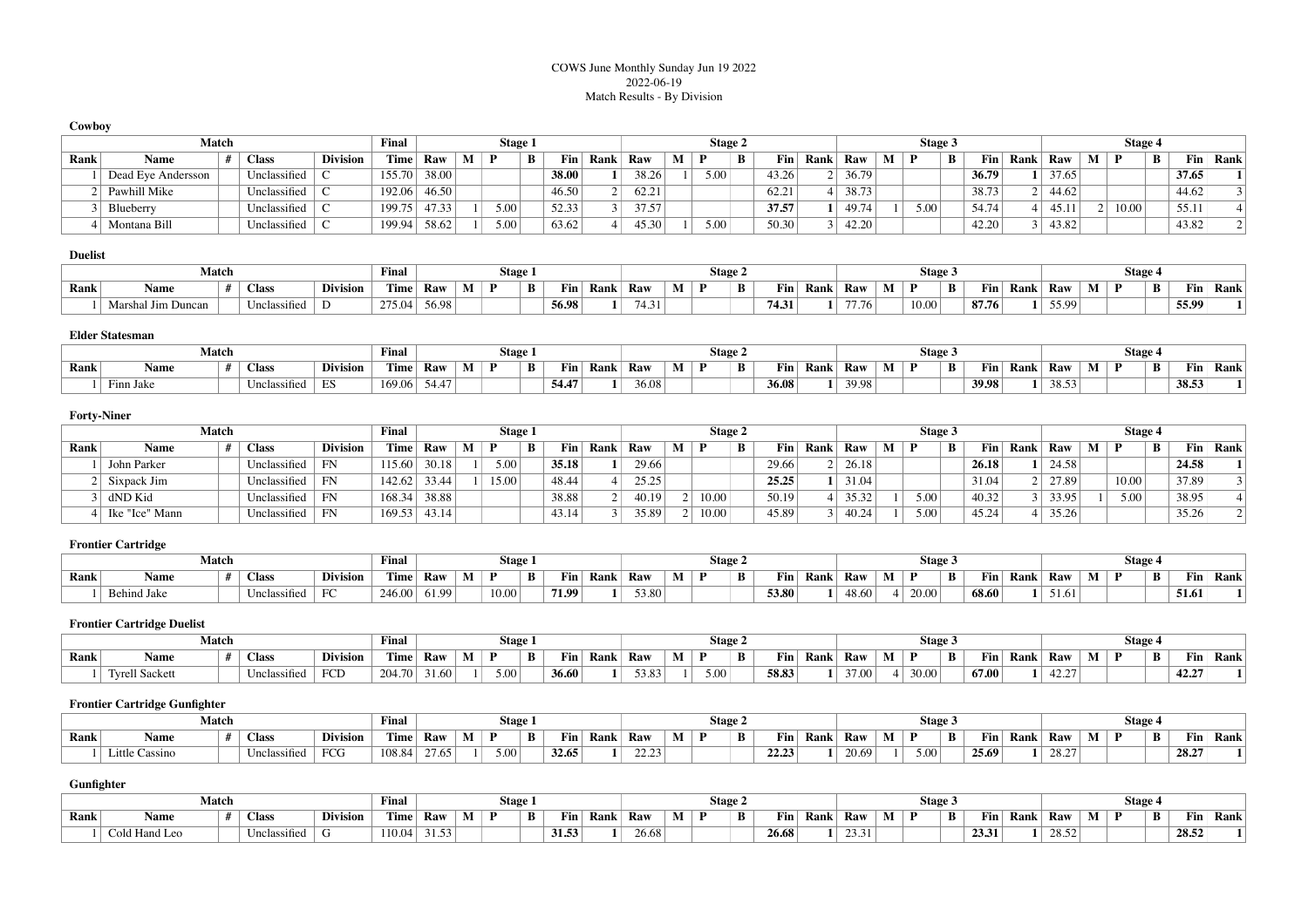**Junior Boy**

|      | Match    |  |              |                 | Final       |       |          | Stage |        |                     |      |        |   | Stage 2 |   |            |      |       |   | Stage 3 |   |       |             |            | Stage 4 |   |       |      |
|------|----------|--|--------------|-----------------|-------------|-------|----------|-------|--------|---------------------|------|--------|---|---------|---|------------|------|-------|---|---------|---|-------|-------------|------------|---------|---|-------|------|
| Rank | Name     |  | <b>Class</b> | <b>Division</b> | <b>Time</b> | Raw   | <b>M</b> |       | D<br>D | $\mathbf{r}$<br>Fin | Rank | Raw    | М | Ð       | B | <b>Fin</b> | Rank | Raw   | М | Ð       | B | Fin   | <b>Rank</b> | Raw        | Ð       | B | Fin   | Rank |
|      | lowa lke |  | Unclassified | JB              | 389.93      | 87.83 |          |       |        | 87.83               |      | 100.44 |   | 30.00   |   | 130.44     |      | 84.41 |   | 5.00    |   | 89.41 |             | 72.25<br>. | 10.00   |   | 82.25 |      |

### **Lady Fortyniner**

|      |                    | <b>Match</b> |                         |                 | Final        |       |  | Stage 1 |                  |      |       | Stage 2      |   |       |      |       |  | Stage 3 |       |      |       |              | Stage 4 |                |      |
|------|--------------------|--------------|-------------------------|-----------------|--------------|-------|--|---------|------------------|------|-------|--------------|---|-------|------|-------|--|---------|-------|------|-------|--------------|---------|----------------|------|
| Rank | Name               |              | <b>Class</b>            | <b>Division</b> | Time         | Raw   |  |         | Fin <sub>1</sub> | Rank | Raw   | $\mathbf{D}$ | B | Fin   | Rank | Raw   |  | B       | Fin   | Rank | Raw   | $\mathbf{M}$ | B.      | $\mathbf{Fin}$ | Rank |
|      | Cherry Poppins     |              | Unclassified            |                 | 152.70       | 39.38 |  |         | 39.38            |      | 35.61 | 5.00         |   | 40.61 |      | 37.32 |  |         | 37.32 |      | 35.39 |              |         | 35.39          |      |
|      | Westcoast Virginia |              | Unclassified   LF       |                 | 156.04       | 41.94 |  |         | 41.94            |      | 41.11 |              |   | 41.11 |      | 37.77 |  |         | 37.77 |      | 35.22 |              |         | 35.22          |      |
|      | Cat Ballou         |              | Unclassified $\vert$ LF |                 | 249.26 63.46 |       |  |         | 63.46            |      | 60.05 |              |   | 60.05 |      | 49.04 |  |         | 49.04 |      | 76.71 |              |         | 76.71          |      |

## **Lady Wrangler**

|             | Final<br>Match<br><b>CONTRACTOR</b> |  |              |                 |        |       |              | Stage 1 |                     |             |                |   |   | Stage ∠ |       |            |       |           | Stage. |                 |      |       |                  | Stage |                    |     |      |
|-------------|-------------------------------------|--|--------------|-----------------|--------|-------|--------------|---------|---------------------|-------------|----------------|---|---|---------|-------|------------|-------|-----------|--------|-----------------|------|-------|------------------|-------|--------------------|-----|------|
| <b>Rank</b> | Name                                |  | <b>Class</b> | <b>Division</b> | l'ime  | Raw   | $\mathbf{r}$ |         | $\mathbf{r}$<br>Fin | <b>Rank</b> | Raw            | M | D | В       | Fin   | n.<br>Kank | Raw   | $-$<br>M. |        | Fin<br>В<br>т п | Rank | Raw   | <b>B</b><br>IV L |       | $\mathbf{D}$<br>D. | Fin | Rank |
|             | <b>Blackhand Minnie</b>             |  | Unclassified | LW              | 147.53 | 33.05 |              |         | 33.05               |             | 2700<br>- 1.99 |   |   |         | 37.99 |            | 34.73 |           | 5.00   | 39.73           |      | 36.76 |                  |       | 36.76              |     |      |

#### **Silver Senior**

| Match |         |  |              |                 |        | Final<br>Stage: |          |  |  |       |      |                | Stage 2 |       |   |       |      |               |   | Stage.       |          |      | <b>Stage</b>                                                |   |       |   |       |      |
|-------|---------|--|--------------|-----------------|--------|-----------------|----------|--|--|-------|------|----------------|---------|-------|---|-------|------|---------------|---|--------------|----------|------|-------------------------------------------------------------|---|-------|---|-------|------|
| Rank  | Name    |  | <b>Class</b> | <b>Division</b> | Time   | Raw             | <b>B</b> |  |  | Fin.  | Rank | Raw            | M       | D     | B | Fin   | Rank | Raw           | M | <sup>n</sup> | B<br>Fin | Rank | Raw                                                         | M | Ð     | B | Fin   | Rank |
|       | Drifter |  | Unclassified |                 | 260.06 | 43.86           |          |  |  | 43.86 |      | 52.83<br>ر ں ب |         | 35.00 |   | 87.83 |      | 22.21<br>ص∠.د |   |              | 43.24    |      | $\mathbf{1}$ $\mathbf{2}$ $\mathbf{3}$ $\mathbf{4}$<br>D.I. |   | 10.00 |   | 85.13 |      |